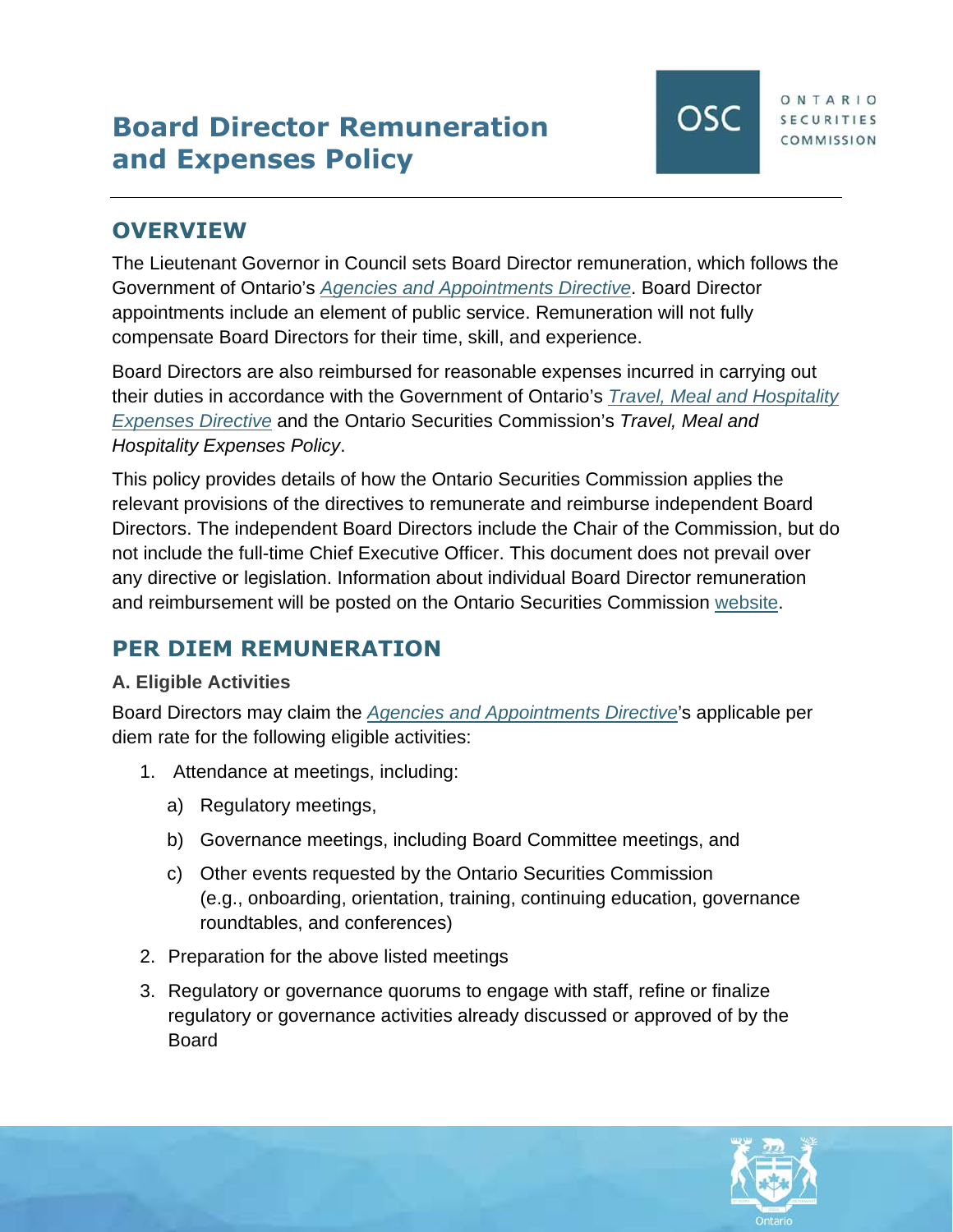- 4. Activities that are:
	- a) approved or requested, in advance, by the Chair of the Commission, the Minister of Finance, or the Corporate Secretary, or
	- b) required by the *[Ontario Securities Commission Charter of Governance](https://www.osc.ca/sites/default/files/2021-08/20210601_Ontario-Securities-Commission-Charter-of-Governance-amended.pdf)*

The applicable per diem rates are \$744 for the Chair of the Commission and \$472 for the other independent Board Directors.

Travel time does not generally qualify as an eligible activity. For Board Directors who are principally resident outside of the Greater Toronto Area, the Chair of the Commission may pre-approve remuneration for travel time required for certain eligible activities. Remuneration for approved travel time will be in accordance with the *[Agencies and Appointments Directive](https://www.ontario.ca/page/agencies-and-appointments-directive)*.

Board Directors should consult with the Corporate Secretary if they are uncertain whether certain events or types of work qualify as an eligible activity.

#### **B. Remuneration Claims**

To receive remuneration, Board Directors must submit claims using the Board Director Remuneration Claim Form. Board Directors must submit completed Claim Forms to the Corporate Secretary, via email, on a timely basis and at least monthly. The Chair's Claim Forms will be reviewed and approved by the Chair of the Audit and Finance Committee, or the Corporate Secretary at the request of the Chair of the Audit and Finance Committee. The Claim Forms of the other independent Board Directors will be reviewed and approved by the Chair of the Commission, or the Corporate Secretary at the request of the Chair.

Activities are claimed in half-day increments. Event breaks, including lunch breaks, are included in the calculation of an eligible activity's time.

Board Directors may only claim one per diem payment each day. When three or more hours of eligible activity is performed, the Board Director may claim the full-day per diem rate. When more than 30 minutes but less than three hours of eligible activity is performed, the Board Director may claim one half of the full-day per diem rate. When less than 30 minutes of eligible activity is performed in a day, the Board Director shall not claim a per diem, but may note the eligible activity on the Claim Form to reflect actual work performed.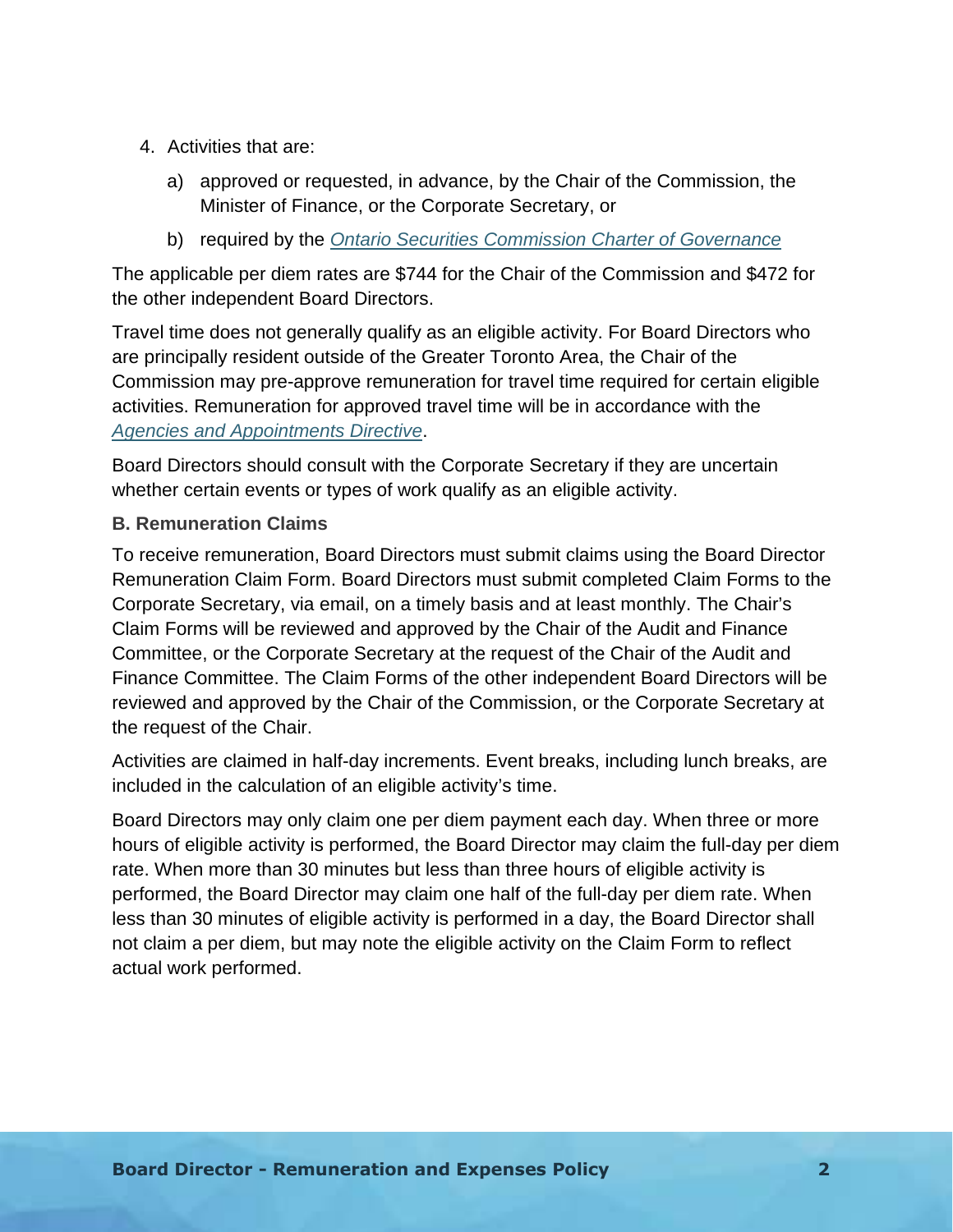#### **C. Cancellations and Time Reductions**

When a scheduled event is cancelled, and the Board Director is notified of the cancellation:

- a) before 5:30 p.m. the day before the event, the cancelled event time may not be claimed
- b) after 5:30 p.m. the day before the event, the cancelled event time may be claimed

When a scheduled event time is reduced, and the Board Director is notified of the reduction:

- a) before 5:30 p.m. the day before the event, the Board Director shall claim the newly scheduled or actual event length (whichever is longer)
- b) after 5:30 p.m. the day before the event, the Board Director shall claim the originally scheduled or actual event length (whichever is longer)

### **EXPENSES**

#### **A. Expense Claims**

Board Directors are reimbursed for work-related expenses in accordance with 1) the *[Travel, Meal and Hospitality Expenses Directive](https://www.ontario.ca/page/travel-meal-and-hospitality-expenses-directive-2020)* and 2) the Ontario Securities Commission's *Travel, Meal and Hospitality Expenses Policy*. Board Directors must submit expense claims as soon as practicable and no later than the end of the month following the month in which the expense was incurred. Expense claims must also be submitted before the expiry of the Board Director's term of appointment. Except for meal expenses, all claimed expenses require itemized receipts identifying the vendor, the date, and the amount of each expensed item. Credit card receipts are insufficient. Meal expenses are reimbursed at the established meal reimbursement rates, regardless of the actual meal costs. Taxes and gratuities are included in the meal reimbursement rates. Board Directors are not required to retain or submit receipts with meal claims.

The Chair of the Audit and Finance Committee will review and approve the Chair's expense claims. The Chair, or the Corporate Secretary at the request of the Chair, will review and approve expense claims for the other independent Board Directors.

#### **B. Travel Expenses**

The Chair of the Commission may pre-approve travel required for certain eligible activities for the other independent Board Directors if they are principally resident outside of the Greater Toronto Area. In consultation with the Chair, those Board Directors must consider alternatives to travel, including audio or video conferencing. When traveling, Board Directors should choose the most practical and economical